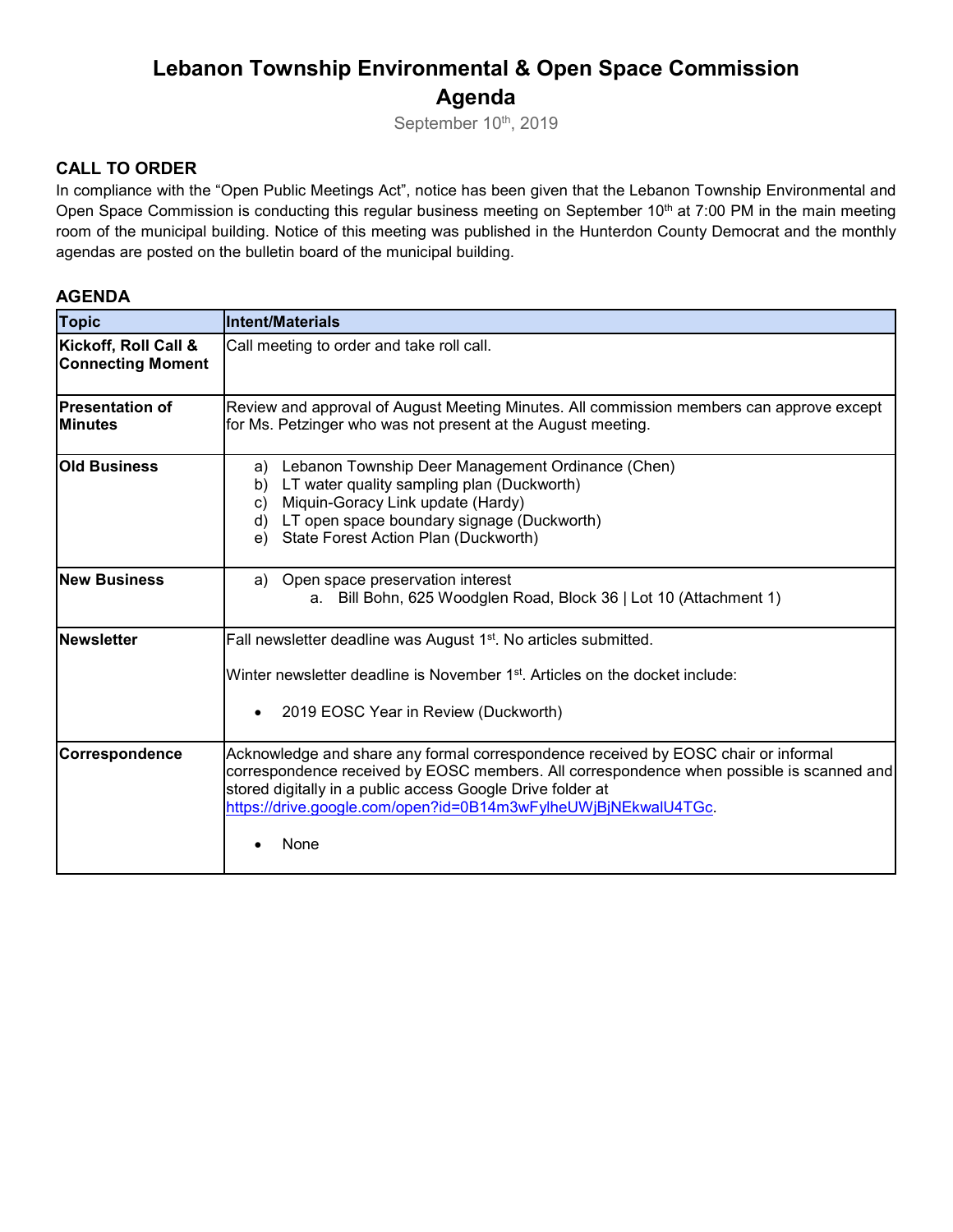# **Lebanon Township Environmental & Open Space Commission Minutes**

September 10<sup>th</sup>, 2019

## **ROLL CALL**

| <b>EOSC Member</b>      | <b>Role</b>                      | <b>Attendance</b> |
|-------------------------|----------------------------------|-------------------|
| <b>Adam Duckworth</b>   | Chairman, Planning Board Liaison |                   |
| <b>Sharon Petzinger</b> | Member                           | <b>No</b>         |
| <b>Warren Newman</b>    | Member                           | <b>No</b>         |
| Erik Jan Henriksen      | Member                           | Χ                 |
| <b>Nancy Lawler</b>     | Member                           | Χ                 |
| Sharon Hardy            | Member                           |                   |
| Kathy Koch              | Member                           |                   |
| <b>Marty Collett</b>    | Alternate 1                      |                   |
| Mike Chen               | Alternate 2                      |                   |

### **MEETING MINUTES**

| <b>Topic</b>                                     | Intent/Materials                                                                                                                                                                                                                                                                                                                                                                                                                                                                                                                                                                                                                                                                                                                                                                                                                                                                                                                                                                                                                                                                                                                                                                                                                                                                                                                                                                                                                                                                                                                                                                         |
|--------------------------------------------------|------------------------------------------------------------------------------------------------------------------------------------------------------------------------------------------------------------------------------------------------------------------------------------------------------------------------------------------------------------------------------------------------------------------------------------------------------------------------------------------------------------------------------------------------------------------------------------------------------------------------------------------------------------------------------------------------------------------------------------------------------------------------------------------------------------------------------------------------------------------------------------------------------------------------------------------------------------------------------------------------------------------------------------------------------------------------------------------------------------------------------------------------------------------------------------------------------------------------------------------------------------------------------------------------------------------------------------------------------------------------------------------------------------------------------------------------------------------------------------------------------------------------------------------------------------------------------------------|
| Kickoff, Roll Call &<br><b>Connecting Moment</b> | Call meeting to order and take roll call.<br><b>Minutes:</b> Mr. Duckworth called the meeting to order at 7:07 pm. In addition to the EOSC<br>members mentioned above, Committeeman Laul and Mayor Schmidt were present. Also in the<br>audience was Mr. Bill Bohn of 625 Woodglen Road.                                                                                                                                                                                                                                                                                                                                                                                                                                                                                                                                                                                                                                                                                                                                                                                                                                                                                                                                                                                                                                                                                                                                                                                                                                                                                                 |
| <b>Presentation of</b><br><b>Minutes</b>         | Review and approval of August Meeting Minutes. All commission members can approve except<br>for Ms. Petzinger who was not present at the August meeting.<br>Minutes: Mr. Duckworth asked if there were any comments on the August Meeting Minutes.<br>There were none. A motion was made to approve the Minutes by Mr. Henriksen, seconded by<br>Ms. Koch and unanimously approved.                                                                                                                                                                                                                                                                                                                                                                                                                                                                                                                                                                                                                                                                                                                                                                                                                                                                                                                                                                                                                                                                                                                                                                                                      |
| <b>Old Business</b>                              | Lebanon Township Deer Management Ordinance (Chen)<br>$f$ )<br>LT water quality sampling plan (Duckworth)<br>g)<br>Miquin-Goracy Link update (Hardy)<br>h)<br>LT open space boundary signage (Duckworth)<br>i)<br>i)<br>State Forest Action Plan (Duckworth)<br>Minutes: Before addressing old business, Mr. Duckworth acknowledged Mr. Bohn in the<br>audience. Mr. Duckworth stated that Mr. Bohn had reached out to him to better understand<br>preservation options for a piece of property he owns at 625 Woodglen Road - Block 36, Lot 10.<br>Mr. Duckworth referred the team to Attachment 1, which provided a snapshot of the parcel. Mr.<br>Duckworth stated that he discussed options with Mr. Bohn over the phone including conservation<br>easements and outright purchases, which could be orchestrated by a variety of organizations.<br>Mr. Duckworth stated that the property in question is identified as a preservation priority in the<br>Township Open Space and Recreation Plan (OSRP). He also stated that he told Mr. Bohn that<br>while the EOSC would be happy to provide as much information as we have with respect to this<br>matter in as objective a way as possible, he of course should consult an independent advisor<br>before making any decisions. He asked Mr. Bohn to introduce himself and provide any additional<br>background that he wishes.<br>Mr. Bohn stated that he was simply exploring options as he develops his long-range retirement<br>plans. He was very interested to understand the potential value of a preservation transaction, |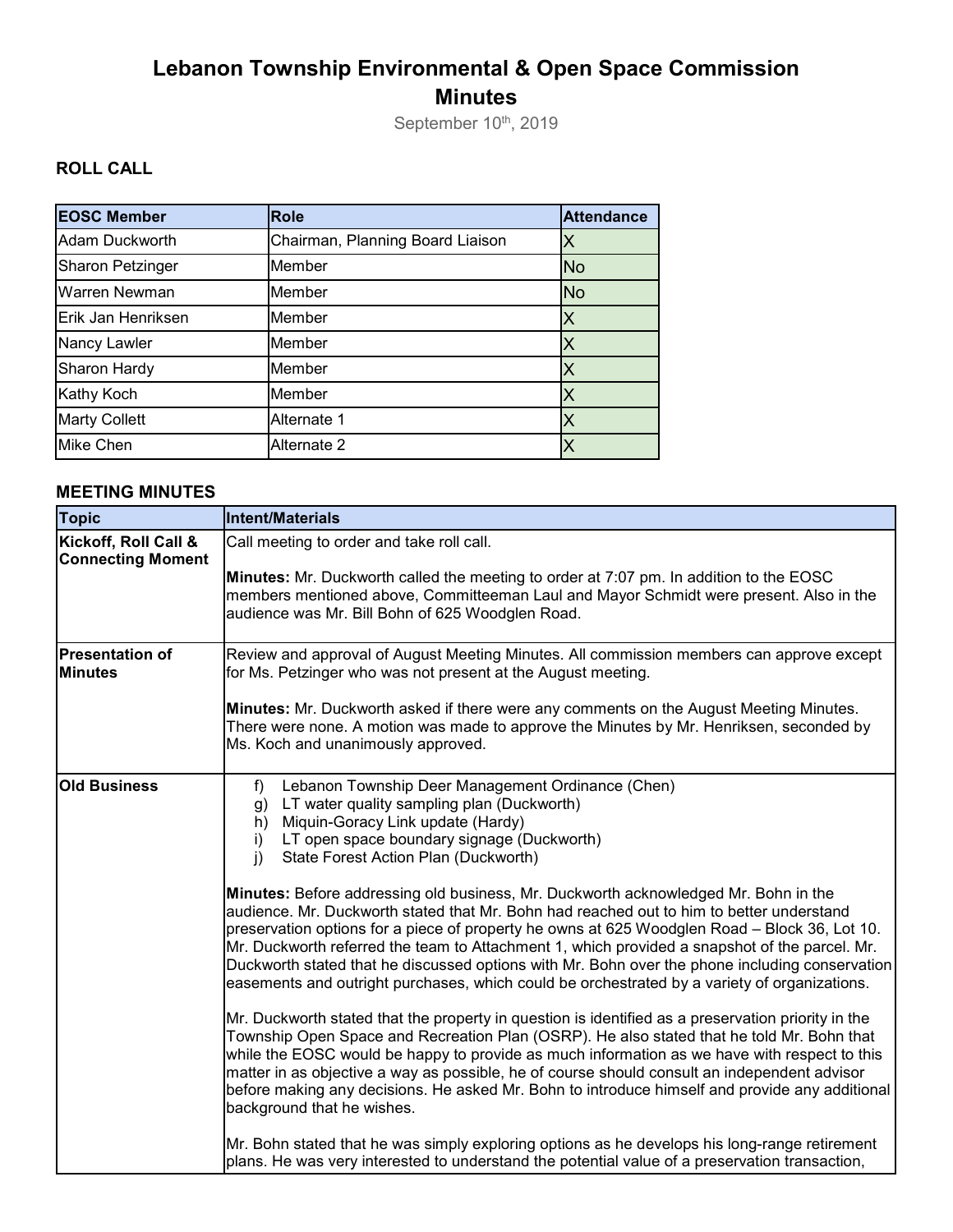| <b>Topic</b> | <b>Intent/Materials</b>                                                                                                                                                                                                                                                                                                                                                                                                                                                                                                                                                                                                                                                                                                                                                                                                                                                                                                                                                |
|--------------|------------------------------------------------------------------------------------------------------------------------------------------------------------------------------------------------------------------------------------------------------------------------------------------------------------------------------------------------------------------------------------------------------------------------------------------------------------------------------------------------------------------------------------------------------------------------------------------------------------------------------------------------------------------------------------------------------------------------------------------------------------------------------------------------------------------------------------------------------------------------------------------------------------------------------------------------------------------------|
|              | either easement or purchase. Commission members asked several questions about the location<br>and makeup of the property. Mayor Schmidt provided some information about how valuation<br>would be determined, including whether the lot would have been approved for subdivision prior<br>to 2004 when the Highlands Act was put in place. The Commission agreed the property was<br>interesting due to the potential presence of wetlands and its value for connectivity. Mayor<br>Schmidt stated that the first step would be to complete a pre-appraisal questionnaire, which<br>would answer a lot of questions being discussed. Ms. Lawler suggested we summarize this<br>information for Mr. Bohn and send it to him after the meeting. Mr. Duckworth agreed.                                                                                                                                                                                                    |
|              | Ms. Lawler stated that it might be beneficial for the EOSC to create some materials for<br>landowners who might want to understand preservation options. She said that Bethlehem<br>Township hosted an event for landowners to learn about these options and that we should<br>consider doing something similar. She thought that it might have been ANJEC that had facilitated<br>that event. Mayor Schmidt said that we should know whether we receive the Green Acres grant<br>by the end of the year and that if we do get that grant then that would be a great time for us to<br>host an event like that. Ms. Lawler stated that we should come up with a list of what we're<br>looking for in a preservation opportunity. Perhaps we can invite the Hunterdon Land Trust to<br>come talk to us about how to communicate to landowners.                                                                                                                          |
|              | Mr. Duckworth moved the team on to old business. He asked Mr. Chen to provide the team an<br>update on the deer management ordinance. Mr. Chen stated that he, Mr. Duckworth and Mr.<br>Zemlachenko from NJWSA attended the Township Committee meeting on 21-Aug-2019 when<br>the ordinance was first introduced. There were some questions from Committee members, but<br>all were supportive, and a motion was made for the Township lawyer to draft our ordinance.                                                                                                                                                                                                                                                                                                                                                                                                                                                                                                  |
|              | Mayor Schmidt said that the draft ordinance was approved by Township Committee on<br>September $4th$ to go to public hearing. It should be on the agenda for public hearing on<br>September 18th. Mr. Duckworth asked what the next steps were and what Township Committee<br>was expecting from EOSC. Committeeman Laul said that he was looking to us to define the<br>elements of the program which would be documented in the resolution. We should use the<br>model resolution that Ms. Hardy shared as a guide. Mr. Duckworth asked if anyone was working<br>on the other items we would need, like the permit application form, etc. Mayor Schmidt said no<br>and that it would be great if EOSC would do that. He also said that we need to identify an<br>appropriate time to initiate the program this year. Consider aligning it with an appropriate hunting<br>season.                                                                                     |
|              | Mr. Henriksen made a motion to form a sub-committee of Ms. Lawler, Mr. Chen and Mr.<br>Duckworth to define the elements of a controlled hunting program and prepare the necessary<br>materials for the Township lawyer to draft a resolution defining the program. Mr. Collett<br>seconded, and all approved except for Ms. Koch who abstained. Ms. Lawler stated that we<br>should document our approach and present this at various venues as this could be a good model<br>for other municipalities.                                                                                                                                                                                                                                                                                                                                                                                                                                                                |
|              | Mr. Duckworth then recapped the discussion that the team had at the previous EOSC meeting<br>regarding a water sampling plan. Mayor Schmidt stated that our Clean Communities<br>Coordinator, Joann Fascinelli, has confirmed that Clean Communities funding cannot be used for<br>this purpose. Mr. Duckworth reconfirmed with the team that there was still an interest in inviting<br>our water quality partners to a future meeting to discuss our ideas and suggested a sub-<br>committee be formed to facilitate this. Ms. Lawler confirmed she is available for the October<br>meeting and would be interested in being part of the sub-committee. Mr. Duckworth asked for a<br>motion to establish a sub-committee of Ms. Lawler, Mr. Henriksen and Mr. Duckworth to prepare<br>for a future discussion with water quality partners on a Township water sampling plan. The<br>motion was made by Ms. Koch, seconded by Mr. Henriksen and unanimously approved. |
|              | Mr. Duckworth then recognized Ms. Hardy who provided an update on the Miquin-Goracy Link<br>project. Ms. Hardy stated that the landowner is expected to sign the contract this week. Mayor<br>Schmidt suggested EOSC consider a motion to demonstrate continued support of the acquisition<br>since it has been ongoing for so long.                                                                                                                                                                                                                                                                                                                                                                                                                                                                                                                                                                                                                                   |
|              | Ms. Lawler made a motion to reconfirm support of the preservation acquisition of landowner, Vi                                                                                                                                                                                                                                                                                                                                                                                                                                                                                                                                                                                                                                                                                                                                                                                                                                                                         |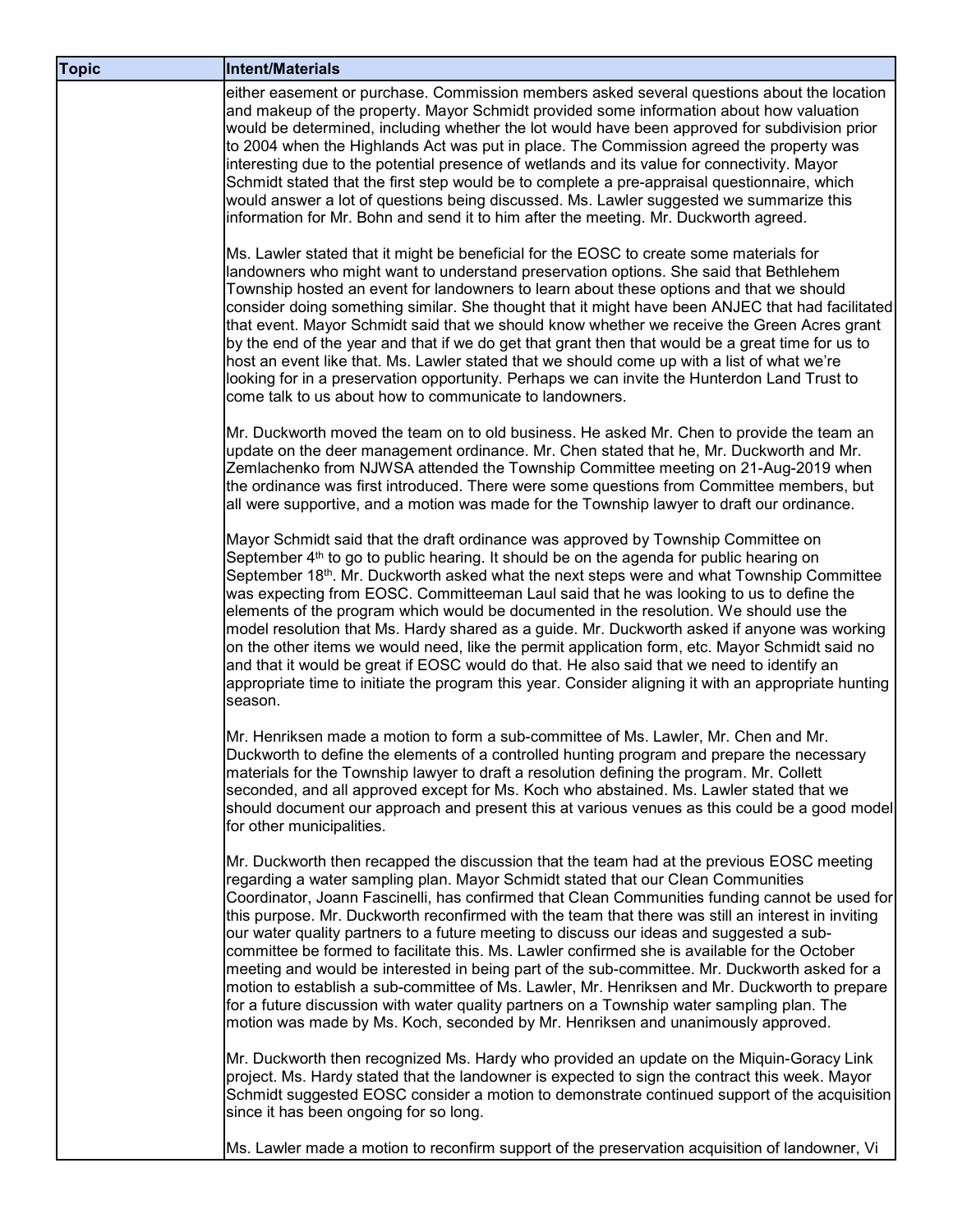| <b>Topic</b>        | <b>Intent/Materials</b>                                                                                                                                                                                                                                                                                                                                                                                                                                                                                        |
|---------------------|----------------------------------------------------------------------------------------------------------------------------------------------------------------------------------------------------------------------------------------------------------------------------------------------------------------------------------------------------------------------------------------------------------------------------------------------------------------------------------------------------------------|
|                     | Giaquinto, as per the existing terms originally proposed. The motion was seconded by Mr.<br>Henriksen and unanimously approved. Mayor Schmidt did note the landowner had one condition<br>she wished to document in the contract, which is for the Township to post "no trespassing" signs<br>along the property border. The team was fine with this. Ms. Lawler asked how long it would be<br>until closing. Committeeman Laul said that we still need to do a survey, but it could be before<br>end of year. |
|                     | Moving on to the next agenda item. Mr. Duckworth asked Committeeman Laul how the invoice<br>approval process would work for the purchase of the property border signs, which is expected to<br>be ~\$700. Committeeman Laul said he would be able to sign off since it is less than \$1000. Mr.<br>Duckworth said he would provide it for approval by next Wednesday.                                                                                                                                          |
|                     | Moving on to the next agenda item, Mr. Duckworth stated that Ms. Petzinger had submitted the<br>State Forest Action Plan survey on behalf of EOSC.                                                                                                                                                                                                                                                                                                                                                             |
| <b>New Business</b> | b) Open space preservation interest<br>a. Bill Bohn, 625 Woodglen Road, Block 36   Lot 10 (Attachment 1)<br><b>Minutes:</b> This topic was discussed at the beginning of the meeting and documented above.                                                                                                                                                                                                                                                                                                     |
| <b>Newsletter</b>   | Fall newsletter deadline was August 1 <sup>st</sup> . No articles submitted.                                                                                                                                                                                                                                                                                                                                                                                                                                   |
|                     | Winter newsletter deadline is November 1 <sup>st</sup> . Articles on the docket include:                                                                                                                                                                                                                                                                                                                                                                                                                       |
|                     | 2019 EOSC Year in Review (Duckworth)<br>Well testing (Koch)                                                                                                                                                                                                                                                                                                                                                                                                                                                    |
|                     | Minutes: Mr. Duckworth acknowledged the two planned articles for the winter newsletter and<br>asked if there was interest from anyone to write an article? There was none.                                                                                                                                                                                                                                                                                                                                     |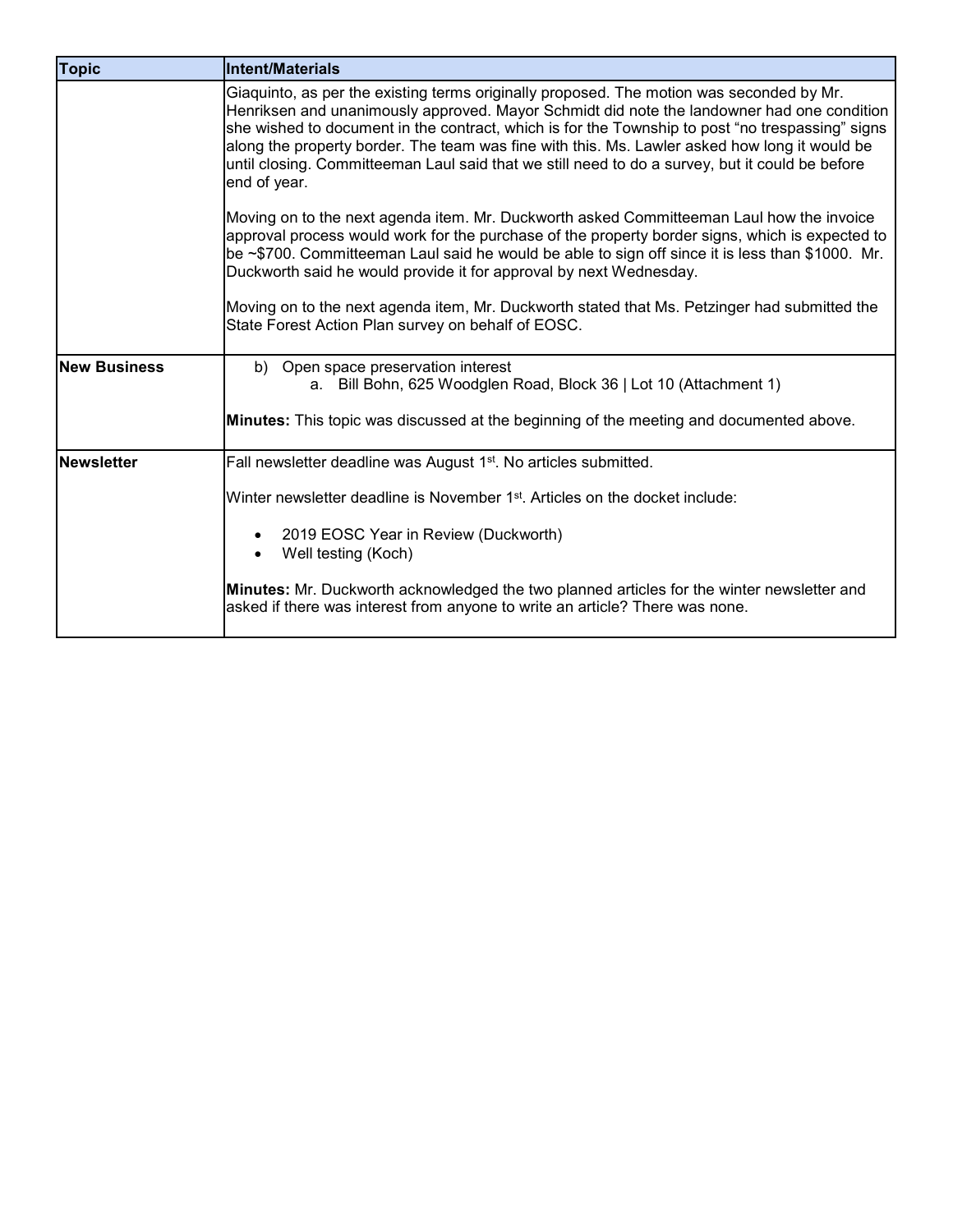| <b>Topic</b>   | <b>Intent/Materials</b>                                                                                                                                                                                                                                                                                                                                                                                                                                                                                                                                                                                                                                      |
|----------------|--------------------------------------------------------------------------------------------------------------------------------------------------------------------------------------------------------------------------------------------------------------------------------------------------------------------------------------------------------------------------------------------------------------------------------------------------------------------------------------------------------------------------------------------------------------------------------------------------------------------------------------------------------------|
| Correspondence | Acknowledge and share any formal correspondence received by EOSC chair or informal<br>correspondence received by EOSC members. All correspondence when possible is scanned and<br>stored digitally in a public access Google Drive folder at<br>https://drive.google.com/open?id=0B14m3wFylheUWjBjNEkwalU4TGc.                                                                                                                                                                                                                                                                                                                                               |
|                | None                                                                                                                                                                                                                                                                                                                                                                                                                                                                                                                                                                                                                                                         |
|                | Minutes: Mr. Duckworth stated he had received no correspondence to share and asked if<br>anyone else had. There was none. He proceeded around the table asking each member if there<br>were any other topics to share.                                                                                                                                                                                                                                                                                                                                                                                                                                       |
|                | Committeeman Laul stated that he confirmed the "Vargas property" is not Township-owned; it is<br>still owned by the state.                                                                                                                                                                                                                                                                                                                                                                                                                                                                                                                                   |
|                | Ms. Koch provided an overview on the preservation of the Daniel Seal house being pursued by<br>the Historians Committee. The house is at the back of Voorhees High School and was built in<br>1803. The school seems amenable to selling the house and property to the Township. Ms. Koch<br>said she just wanted to provide an update to the EOSC. Committeeman Laul said he had a<br>vision of making the house and trails more accessible to boy scouts and girl scouts.                                                                                                                                                                                  |
|                | Ms. Hardy raised a concern about the Spotted Lantern Fly. She said she had an inquiry from<br>Dave Overaker who identified the invasive insect on his property in the Township and was<br>seeking advice on what to do about it. Ms. Koch said she had contacted Rutgers Cooperative<br>Extension and their advice was to squash them. Ms. Hardy stated that we do have good<br>information on our website. Mr. Duckworth suggested she reach out to Ms. Hardy to seek her<br>advice and consider writing a newsletter article about it. Perhaps Ms. Hardy can also confirm that<br>our website has the right information. Ms. Hardy said she would do that. |
|                | Ms. Lawler stated that representatives from the William Penn Foundation will be taking a tour of<br>our area and will be visiting the Pelio property. Mayor Schmidt will be present at the event in<br>early October.                                                                                                                                                                                                                                                                                                                                                                                                                                        |
|                | A motion to adjourn at 8:43 pm was made by Mr. Henriksen, seconded by Ms. Koch and<br>unanimously approved.                                                                                                                                                                                                                                                                                                                                                                                                                                                                                                                                                  |